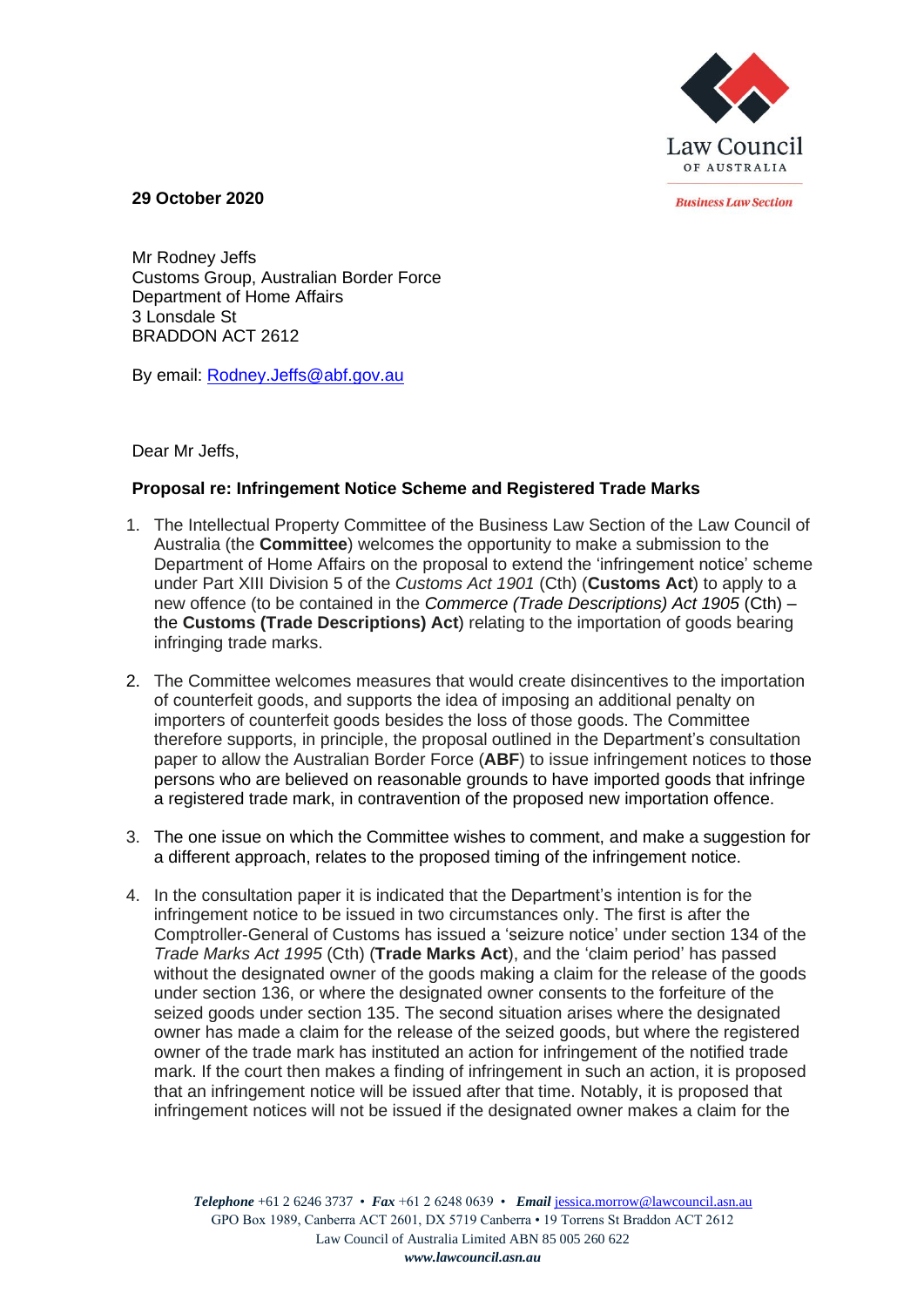release of the seized goods but the owner of the registered mark does not institute infringement proceedings within the claim period.

- 5. We are grateful to the Department for having identified a potential concern with its proposed approach, namely that it might 'push importers to "roll the dice" and request the release of goods in the hope that brand owners decide not to pursue the issue due to the time and expense of defending their rights'. The Committee considers that this is a serious concern. If infringement notices are only issued at the times proposed in the consultation paper, the Committee considers that this will create an incentive to importers to make a claim for the release of the seized goods, imposing a burden on trade mark owners to commence proceedings to prevent the goods being released. The Committee notes that even if an action is commenced in the Federal Circuit Court, the costs may not always be justified depending on the size of the shipment. Indeed, in our experience, counterfeiters now clearly 'game the system' by importing numerous shipments of small quantities each. This reduces their exposure to losses if a shipment is seized and, much more importantly, makes it much less likely that brand owners will institute court proceedings in respect of small quantities as the costs simply cannot be justified. The Committee is concerned that this could effectively result in a return to the situation that trade mark owners faced before the seizure provisions of the Trade Marks Act were amended by the *Intellectual Property Laws Amendment (Raising The Bar) Act 2012* (Cth), when seized goods were released unless the importer forfeited them.
- 6. The Committee's view is that infringement notices should be issued at an earlier stage than what is proposed, ideally at the time the seizure notice is issued under section 134 of the Trade Marks Act to avoid the unintended consequence of encouraging the importers to make a claim for the release of the goods.
- 7. Issuing infringement notices at this time would not substantially impact on the parallel scheme set up under Part 13 of the Trade Marks Act. Our understanding is that section 243Y of the Customs Act would apply to the proposed new importation offence under the Customs (Trade Descriptions) Act, such that if the designated owner pays the penalty under the infringement notice, the 'goods are taken to be condemned as forfeited to the Crown' (s 243Y(1)) and that 'the goods must be dealt with and disposed of in accordance with the directions of the Comptroller-General' (s 243Y(3)). Section 140 of the Trade Marks Act contemplates the Comptroller-General of Customs retaining control of the goods in circumstances where they are infringing, and in such circumstances the Comptroller-General is not under an obligation to release the goods under section 136D of the Trade Marks Act*.*
- 8. The Committee notes that if an importer considers that the seized goods are noninfringing, it will still have options available, even if an infringement notice is issued at the same time as the seizure notice. For example, the importer could choose not to pay the penalty under the infringement notice and make a claim for the release of the seized goods under section 136 of the Trade Marks Act (with a view to defending any prosecution that might be brought against it in relation to the new importation offence under the Customs (Trade Descriptions) Act, as well as any trade mark infringement proceedings that may be instituted by the registered owner). Since section 243Y of the Customs Act only applies where the penalty under the infringement notice is paid, there would be nothing preventing the Comptroller-General from releasing the goods in such circumstances. Alternatively, the importer could make representations to the ABF to withdraw the infringement notice on the basis that the goods are non-infringing, which might in turn lead to the Comptroller-General releasing the goods under subsection